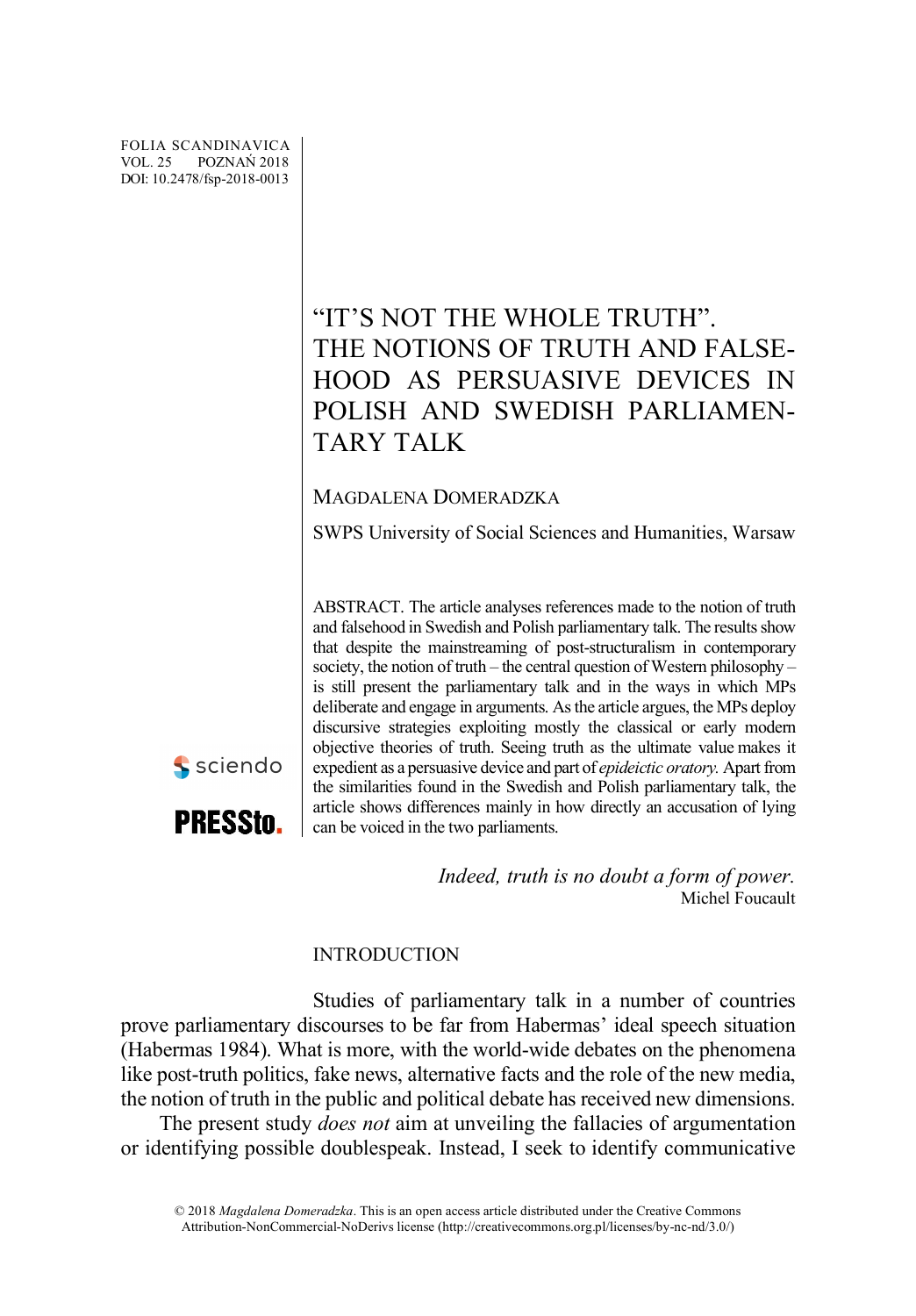strategies that use the notion of *truth* and *falsehood* as part of parliamentary rhetoric and their possible roles in parliamentary talk.

Using the concepts of truth and falsehood, the latter understood as the opposite of truth, can certainly be seen as characteristic of different types of discourse and language in general. Saying "It's true and you know it" can be seen as part of everyday rhetoric. This study, however, focuses on the functions that using the concepts of truth and falsehood can play in political discourse as exemplified by Swedish and Polish parliamentary talk.

#### 2. AIMS, CORPORA AND METHOD

The present study aims to examine the notion of *truth* as a rhetorical device in parliamentary discourses in the Swedish Riksdag and the Polish Sejm, two parliaments that have different organisational practices as well as in many ways varying traditions of political culture and political discourse.

The corpus comprises all the officially available transcripts of debates held in the Swedish Riksdag and the Polish Lower House, Sejm, during two different terms of office. The period was chosen with the aim of covering different political situations with the same parties being in majority part of this time and the rest of the time − in opposition. The debates took place from September 2010 to April 2018 and from November 2011 to April 2018 for the Swedish and Polish corpus, respectively. As the primary aim of the study was to analyse interaction between the debating MPs, the Swedish corpus consists (with a few exceptions) of party leaders' debates and the Polish one comprises plenary meetings with a large number of both MPs and government representatives present. Finding the same type of debates was impossible due to the different debating practices of the two parliaments.

The methodology employed is pragma-rhetoric that combines a close analysis of contexts with the analysis of persuasive aspects carried out using modern rhetoric (Ionescu-Ruxăndoiu 2013). The comparative approach of the study will hopefully help to give a more in-depth insight into the nature of these political discourses as they are formed in two different cultures and is hoped to contribute to the body of cross-linguistic analyses of parliamentary discourse that is still in the process of developing a satisfactory research methodology, especially with regard to, among other aspects, culture-dependent patterns and practices of politeness (cf. Harris 2001).

It is not my ambition to identify all possible words or phrases that are used to describe a political situation and in some way or other employ the concept of *truth* and *falsehood*. These would include semantically unmarked expressions such as "there is", "it is" and words like "situation" as well as various metaphors (see Kampka 2013). What I want to identify are the heuristic and persuasive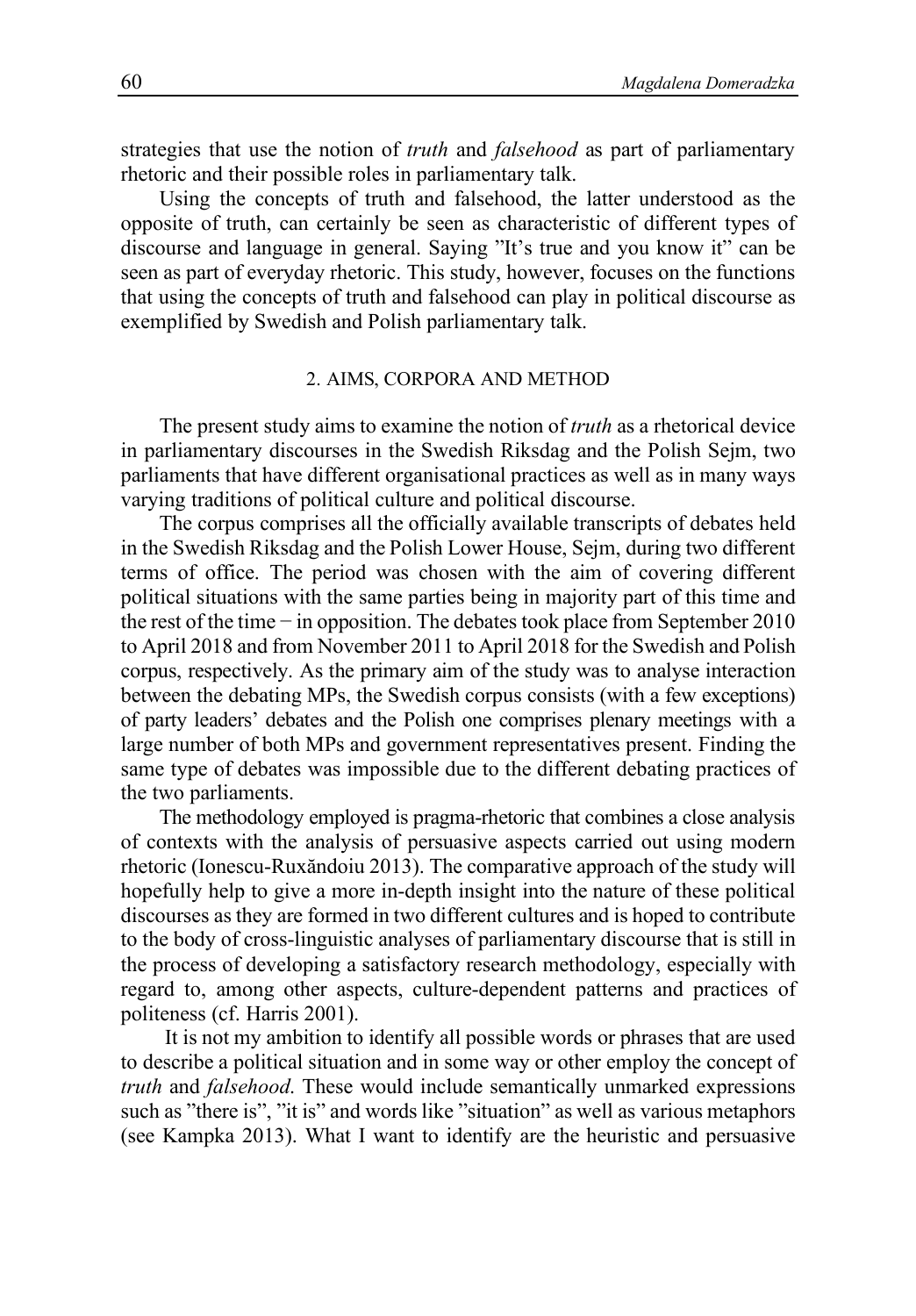functions that using the concepts of *truth* and *falsehood* can play in parliamentary talk. The expressions I analyse are the most frequent words and phrases using the concept of *truth* and *falsehood* (for a more detailed list see Bralczyk 2007:183-185). A more detailed analysis of the expressions found in both corpora could certainly prove beneficial for the study, it would, however, exceed the scope of one article. For more exhaustive semantical studies of *truth* and *lying* in Polish see e.g. Antas (1999), Karwatowska (2003).

I choose to use rhetoric as modus operandi as my primary goal is to investigate persuasion, although I also refer briefly to face-threatening acts developed within the politeness theory (Goffman,1967). I decide not to use Grice's cooperative maxims, which could have been a possible framework in my study. The view I assume instead is a broader theoretical approach that sees the cooperation in parliamentary talk as a competition of different truths (see section 5 *Truth* in parliamentary discourse).

#### 3. THEORIES OF TRUTH

The notion of *truth* has since the earliest times received countless scholarly interpretations. Beginning with Socrates, Plato and Aristotle, thinkers have been preoccupied with the idea of an objective truth and the search for it has formed the values and beliefs of the whole Western World (Allen 1992). Classical philosophy saw *truth* as likeness or sameness with *what is*, i.e. the actual world and it prioritised nature and being over language and culture or history. Those classical theories of truth have since been challenged and either modified by the modern or revised by both the late-modern and post-modern thinkers. With Nietzsche's rejection of the objective reality and his perspectivalism that questioned the superior value of truth and identified our *will to truth* as questionable (Allen 1995), a possibility opened for different truths. Foucault took Nietzsche's thought a step further and saw truth as a power that can be used in political government, understood not as institutions but as control of conduct (ibid.).

Notwithstanding the criticism against the correspondence theories of truth including both pragmatic (e.g. William James, Charles Sanders Pierce) and constructivist epistemology (starting with Giambattista Vico) or even consensus theory claimed the truth can be achieved in an ideal speech situation (Jürgen Habermas), the search for an objective truth and the idea of there existing *a reality* or *a truth* seems to be constantly present in the way we think and interact and can be seen as part of our philosophical heritage.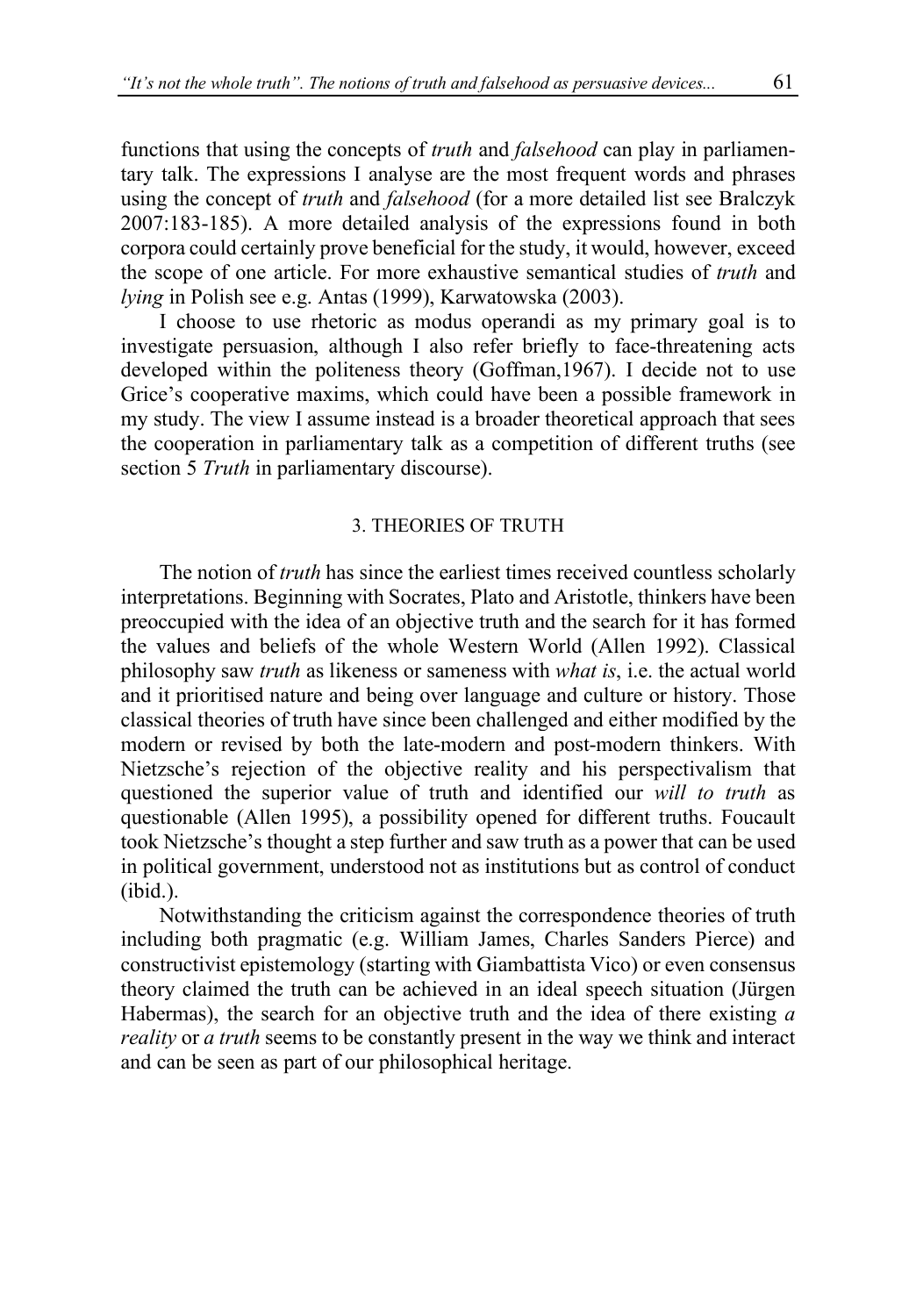#### 4. TRUTH AND RHETORIC

What the rhetorical theory finds especially relevant with regard to *truth* is the relation between the *factual situation,* "the exigence", on the one hand, and the *rhetorical act* on the other hand. Theoreticians have seen this relation in different ways. The factual situation has been described as existing objectively prior to the rhetorical act and thus determining the rhetoric (with the audience and constraints as other elements being part of the rhetorical situation). (Bitzer 1968). Other interpretations have given more influence to the rhetor who, instead of being dominated by the situation, is seen as the one who creates the situation, giving salience to the matters of his own choice and hence setting the agenda (Vatz 1973). Yet another view is more cautious as to the power of the rhetor and − being a compromise between the two views — does not see the rhetor as entirely free to invent problems "disregarding the situational parameters and particularities therein" (Consigny 1974:181). The rhetor here has the power to *determine* the situation but is *determined* and constrained by it at the same time.

One important Aristotelian distinction with bearing also on the relation between *truth* and *persuasion*, is the classical division into the different parts of rhetorical speech i.e. *deliberative*, *forensic* and *epideictic* (Aristotle, Book 1:3:5- 7). The *forensic rhetoric* being preoccupied with the judicial topics and the past, two parts of the oratory − *deliberative* and *epideictic* are of interest for the present study. The *deliberative* (or "legislative") oratory with its focus on making decisions for the future is as central aspect of political speech and also pertains to the definition of what makes speech political: its ambition to legislate for the future. The third of the classical oratories, *epideictic rhetoric* focuses on the present time and is of importance for the present study as it deals with praising and blaming i.e. attributing values to things, humans and human actions.

# 5. TRUTH IN PARLIAMENTARY DISCOURSE

The currently mainstream approach of political science to parliamentary democracies sees deliberation as an important part of the way these assemblies work. This focus on deliberation, inspired by the Aristotelian thought, has obvious consequences for the parliamentary talk. Making parliamentary deliberations a central part of the democratic process sets requirements on the communicative action to be rational (Habermas 1979, 1984). As far the truth is concerned, this communicative ideal does not presuppose a singular truth. What it advocates instead is to see the communicative act as a competition of different truths, as long as all the participants are guaranteed the equal right to speak and to be heard in the common debate (Pekonen 2011:56-57; 65).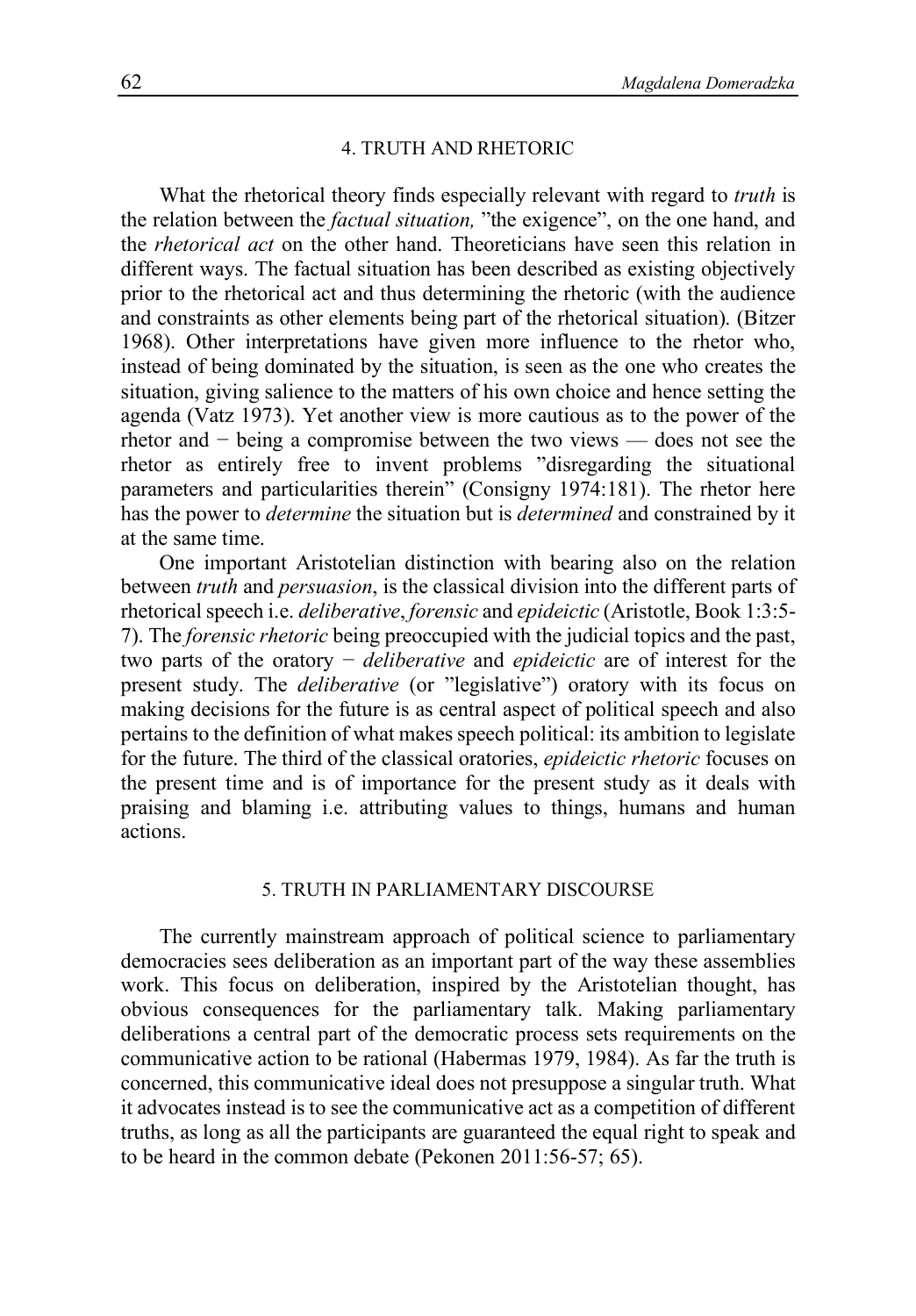What also matters is the real role that the parliamentary talk plays in different parliamentary democracies and whether the e.g. the talk has real power of influencing politics in the Ranciere's sense that is the possibility of changing the contemporary situation or whether it deals with what Ranciere call *the police* i.e. maintaining order (Pekonen 2011; Ranciere 1998). The question relevant to this study is thus what the parliamentary talk is preoccupied with − *the police* or with what is "truly political".

# 6. SWEDISH AND POLISH PARLIAMENTARY TALK

In recent decades parliamentary talk has received a considerable amount of interest from the cross-linguistic approach (see e.g. Bayley 2004, Ilie 2010a, b). One can, of course, find even more studies on the discourses of the individual parliaments (see e.g. Kampka 2009 for an account of research on the Polish parliamentary talk).

The research that is most relevant for this study shows that Swedish parliamentary talk represents a "neutral and rather unemotional rhetorical style" (Ilie 2003) and is to a large extent consensus-oriented (Ilie 2007), Insulting, when it takes place in the Swedish Riksdag, can be described as "ethos-oriented logos" (Ilie 2003).

Polish parliamentary talk after 1989 includes procedural interruptions such as comments made from the auditorium, presence of lower style speech including insulting language and significant presence of pathos-oriented argumentation (Ornatowski 2010, Piniarski 2011, Beshai 2000, 2001).

# 7. DIFFERENT REALITIES

As I see it, inspired by Bralczyk (2007:176-185), even references to the word *"*reality" use the commonsense concept of what is and what is not true (even if philosophical discussion on the notion of *truth* see this matter more strictly). An idea of an objectively existing factual situation as encoded in the word *reality* is frequently used in political discourse. The Swedish and Polish words "verklighet" and "rzeczywistość" (both translated as "reality") are used in parliamentary talk as a way of convincing the political opponents (and the broader public) of the correctness of what one claims to see as the factual situation. What one really wants to ascertain is rather one of the possible interpretations and evaluations of a situation, let it be an economic, social or political one, which is rather seldom admitted.

Most of the claims made by politicians as to what the factual reality looks like are rather categorical and clear-cut (see examples (1) and (2) below). In some rhetorical encounters politicians admit a possibility of there being more than one truth, as in example (3), where the leader of the Swedish Left Party is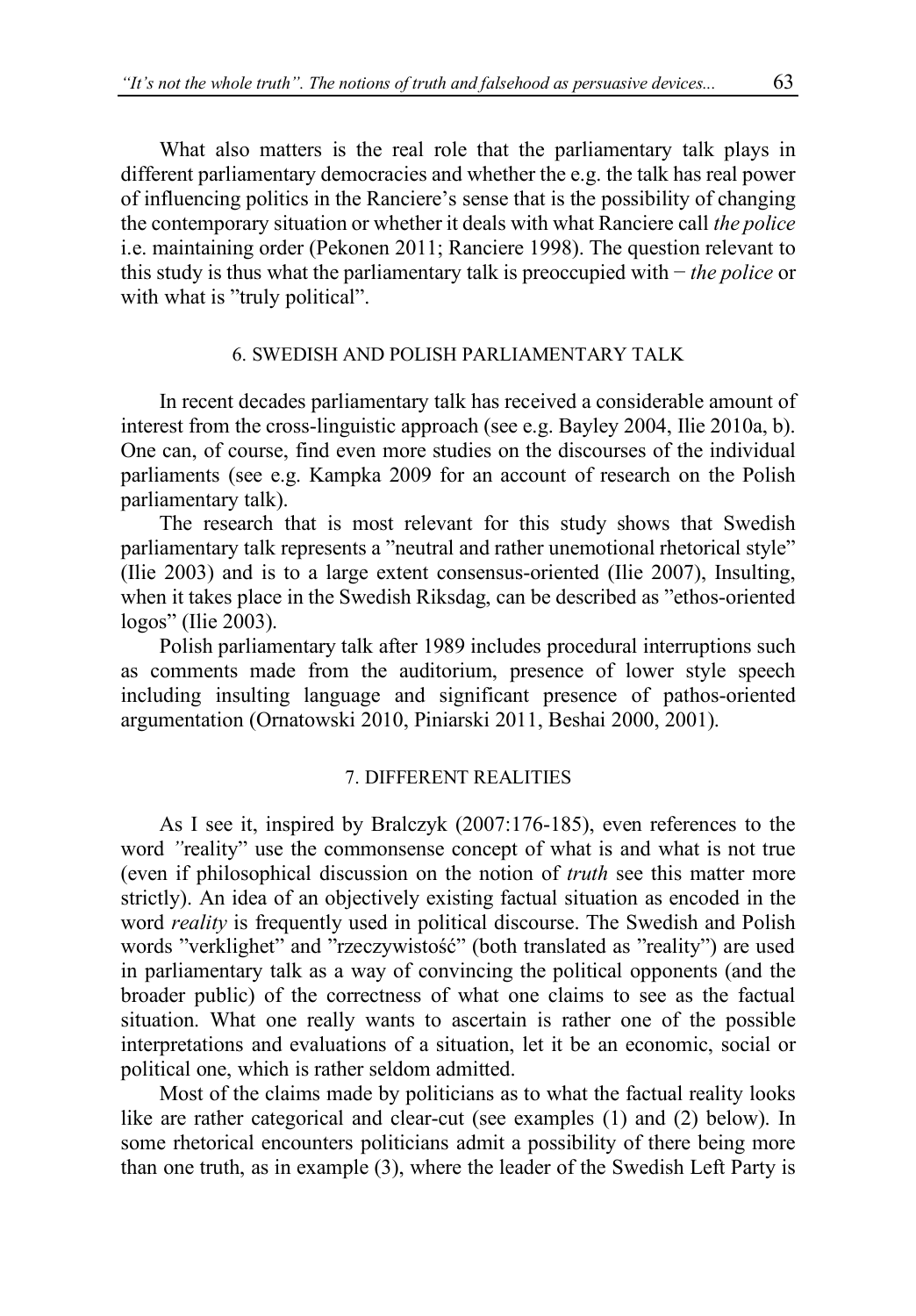more deliberative and talks about *describing* the reality and of the possibility of different narratives coexisting with each other.

(1) Herr talman! Detta är den **verklighet** vi befinner oss i. Otryggheten finns där, men den kan och ska mötas. Om 2016 var ett mörkt år kommer det kommande året att bli liusare.

Mr Speaker! That's the reality we live in. There is some insecurity here, but we can and should confront it. If 2016 was a dark year, the following year is going to be brighter.

(Annie Lööf, Center Party, 2016.01.11)

(2) Taka jest po prostu **rzeczywistość**.

Such is simply the reality.

(Franciszek Jerzy Stefaniuk, United People's Party, 2012.01.11)

(3) Men hur ska man då **beskriva verkligheten**? **Jag tror att bägge bilderna är lite sanna.** På ett sätt går det bra. Fler har arbete, och det är otroligt viktigt. Vi bygger fler bostäder än förut, och det är otroligt viktigt. Och vi måste få ordning på skolresultaten. Kanske har vi vänt detta - det är jättebra.

But how you should **describe reality**, then? **I believe that both images are somewhat true**. In a way it is ok. More people have job, and that's truly important. We build more places to live than before, and that's truly important.And we have to get right the [students'] results at schools. Maybe we've been waiting for it - that's really good.

(Jonas Sjöstedt, Left Party, 2016.01.11)

The notion of *reality* can also be used with the aim to harm the credibility of a political adversary (or his political grouping). This ethos-oriented function is visible when a politician claims that his or her opponent(s) fail to see or interpret reality as it is. In (4) below the Swedish politician Jimmie Åkesson (Swedish Democrats) accuses his opponents of being "reality resistant", evoking in this way the whole anti-Donald Trump discourse that was extensively covered by the Swedish media since the successful election of the populist US President. The Swedish politician uses this up-to-date expression aiming to harm the ethos of his opponent and at the same time, boost his own.

In the examples from the Polish Sejm  $(5)$  and  $(6)$  below) the politicians accuse their adversaries of failing to see reality and trying to obscure it with the help of metaphors "enchanting" and "outshouting" reality (the former expression is a rather conventional metaphor in Polish, the latter has gained in use from 2010 and onward.)

(4) För varje dag som går blir jag mer och mer bekymrad över den nuvarande regeringens totala oförmåga och den **verklighetsresistens** som präglar deras analys och politik. Sverige behöver ett nytt styre, herr talman, som kan ta sig an vårt lands problem och utmaningar utifrån vad verkligheten faktiskt kräver. With every day I'm getting more and more worried about the present government absolute incapability and its' **reality resistance** that marks their analyses and policy.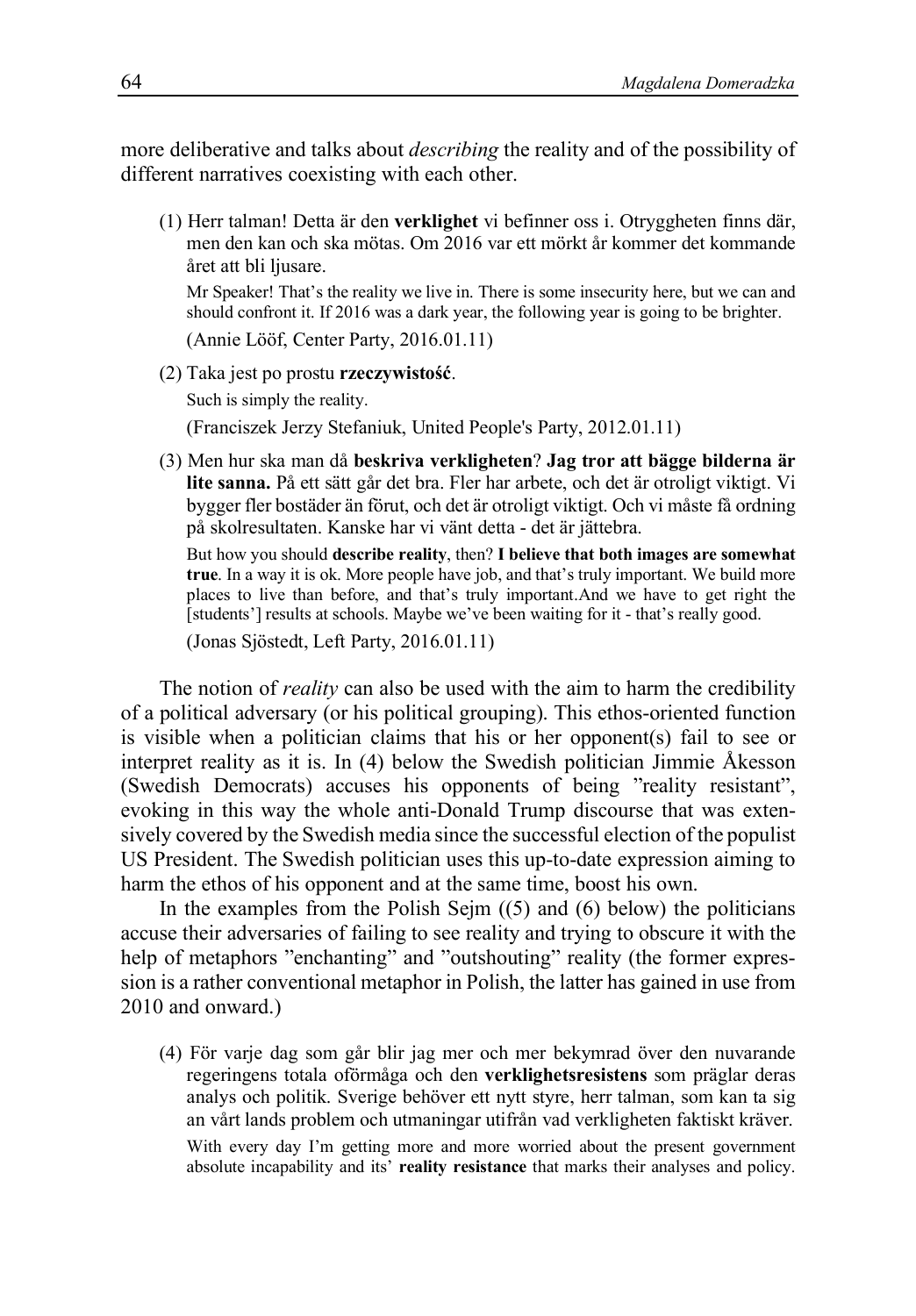Sweden needs new rule, Mr Speaker, that would be able to handle the country's problems and challenges on the basis oh what reality requires.

(Jimmie Åkesson, Swedish Democrats, 2017.01.11)

(5) (…) i ponosi rządzące Prawo i Sprawiedliwość, a nie opozycja, i nie **zaczarujecie** rzeczywistości.

(…) and it is the ruling Law and Justice['s responsibility], not the oppositions's, and you cannot enchant reality.

(Rafał Trzaskowski, Civic Platform, 2016.01.13)

(6) **Nie zakrzyczycie rzeczywistości**, drodzy państwo.

You're not to going **outshout** reality, dear colleagues.

(Prime Minister Beata Szydło, Law and Justice, 13.01.2016)

Adjectives and adverbs involving the category of truth can be utilised in political discourse (although such usage is to be found in everyday speech as well) as a tool enabling the speaker to unveil the allegedly true opinions that the opponent tries to hide, does not want to bring up or that is different from one's own interpretation of the facts (see quotations  $(7)-(9)$ ). This type of criticism can be seen as accusing the opponents of fallacies, even though choosing different facts and interpretations to back one's own ideology is, of course, what political actors are constantly involved in.

(7) Reepalus förslag kommer inte bara att begränsa valfriheten. Det kommer också att göra att välfungerande, högkvalitativa och populära verksamheter tvingas lägga ned. Det är **faktiskt** det som förslaget innebär.

Reepalu's proposition will not only limit the freedom of choice. It will force wellfunctioning and popular businesses of high quality to shut down. That is what the proposition **actually** entails.

(Annie Lööf, Center Party, 2016.01.11)

(8) Du kan tala om de stora satsningarna, men **i verkligheten**, när polisen är i kris, är den underfinansierad.

You can talk about spending this big money, but in reality, when the police is in crisis, it is underfunded.

(Anna Kinberg Batra, Moderate Party, 2017.01.11)

(9) Bo ja ciągle wierzę, że wczorajsze spotkanie w Kancelarii Prezesa Rady Ministrów (..) tylko było **rzeczywistą troską** o Polskę.

Because I still believe that yesterday's meeting at the Chancellery of the Prime Minister (...) was only out of **a real concern** for Poland. (…)

(Prime Minister Beata Szydło, Law and Justice, 2016.01.13)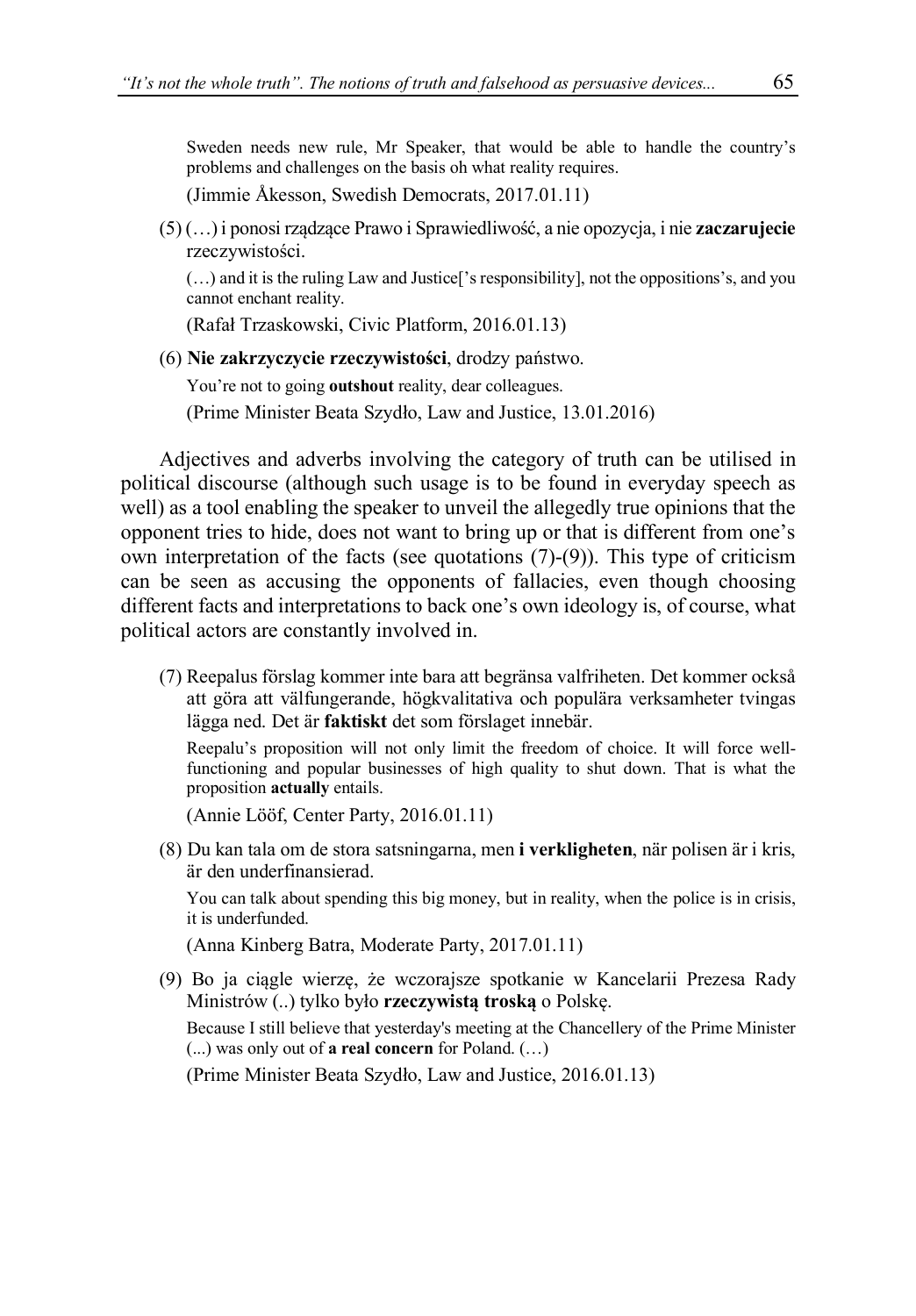#### 8. THE TRUTH AND THE FACTS

The claim of this article is that referring to *the truth* in a political debate is not at all rhetorically neutral. What it does instead is to exploit the whole cultural baggage that the concept of truth has accumulated in our society. The basic part of this cultural concept is the popular belief in *a truth*, and our pursuit of the truth (recently also in *facts* (Wierzbicka 2006:45)). The first one is the belief we have in an objective truth, the second one − the positive values we attach to the concept of truth which makes *the truth* a value in itself.

Some of the expressions found in the corpora referring explicitly to *the truth* are quite authoritative statements: "this is the truth" or "these are the facts" and they are relatively frequent in the parliamentary talk both in the Riksdag and Sejm. The difference between the semantics of *the truth* and *the facts*, as it seems, is the ethical dimension of the concept of truth, which is, arguably, missing in the Swedish and Polish cognates of the latin *factum*. The corpus of this study shows that both words for *truth* and *fact* are used to strengthen different kinds of arguments including *logos* argumentation. The words for *fact,* however, are more frequently used as *presuppositions*, which make them more demanding to discern as rhetorical strategies in terms of epistemic vigilance (see example (10)). Additionally, *facts* are sometimes used as synonyms of logos arguments and opposed to less credible rhetoric or emotional argumentation (see example (11) below).

(10) Jag menar att man kan koka ned allt detta till en enda sak, nämligen **det faktum att** Sverige slits isär.

I mean that everything boils down to on thing, namely the fact that Sweden is being drawn apart.

(Jimmie Åkesson, Sweden Democrats, 2012.01.18)

(11) Herr talman! Förälskelsen i det höga tonläget tar över framför fakta. Man tappar kontakt med orden. Varje dag ger Håkan Juholt nya besked om att vi skänker bort saker. Ska vi ta fram bevisen för det, Håkan Juholt?

Mr Speaker! Infatuation in the strident tones win over facts. You lose contact with reality. Håkan Juholt sees new messages that we give away things.

(Fredrik Reinfeldt, Moderate Party, 2012.01.18)

# 9. LIES

The opposite of *truth* is normally assumed to be *falsehood.* However, from the point of view of communication *infidelity* or *insincerity* can also be treated as the opposite of truth, especially as the act of lying presupposes the aim to cheat on the part of the liar (Antas 1999:171)*.* Rhetorically, both the notions of *falsehood* and *insincerity* can be employed in a political dispute with partly different functions.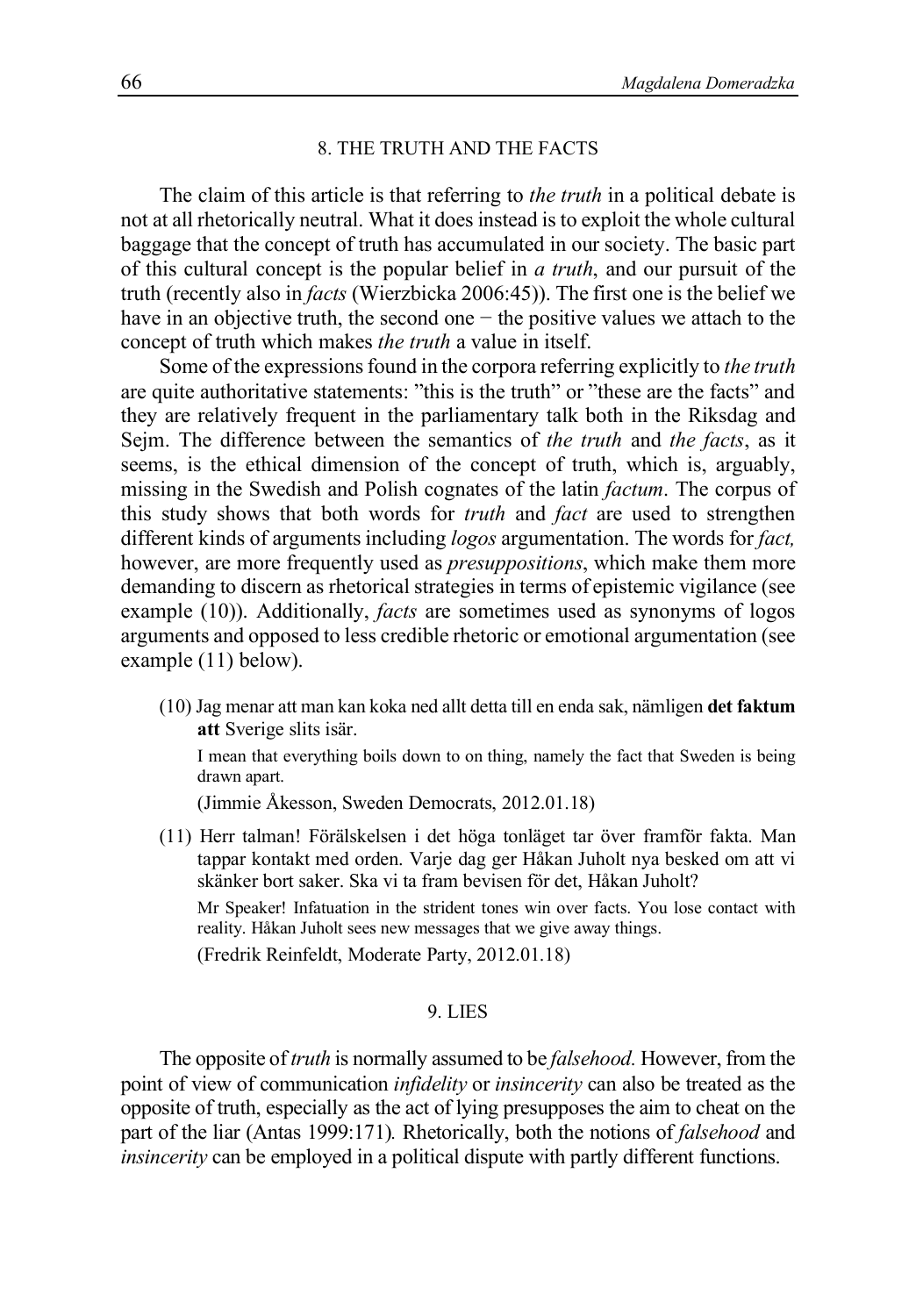Bringing up *falsehood* revokes and reinforces our belief in *a truth*. Politicians, arguably, rather seldom admit to the possibility of the existence of different truths and interpretations of a factual political, economic or social situation. What they do instead is to call the representations and interpretations of factual situations presented by their adversaries *untruths* and *misrepresentations.* Calling someone's narrative *a lie* or calling someone *a liar* exploits the axiological aspect of *lying. To lie* is seen, as was pointed out earlier, as morally wrong. Saying to someone "You're lying" evokes similar moral evaluations that our culture has created and additionally gives our adversary the semantic role of the agent thus holding the person "responsible" for lying and shifting the focus of the debate from the subject matter to the interpersonal play involving a direct personal assault.

#### 9.1 UNTRUE

In both the Swedish and the Polish Parliament the MPs use the concept of *falsehood* mainly in refutations when they want to oppose the statement of a political adversary. The phrases that are used in both languages include the equivalents of "This is not true", This is "untrue", " (see examples (12)-(16) below), some of the statements have adjectival and adverbial modifiers as "complete", "utter truth" or "simply not true".

(12) Det är ju inte sant. Det är inte så. Det är minst lika illa nu som det var med den förra regeringen, nästan allting. Arbetslösheten är något lägre - javisst. Men vi befinner oss i högkonjunktur, och det är inte ett dugg Stefan Löfvens förtjänst.

It's not true. That's not the way it is. It is at least equally bad now as it was with the former government, almost everything. The unemployment rate is somewhat lower yes. But the economy is booming and this is not at all thanks to Stefan Löfven.

(Jimmie Åkesson, Sweden Democrats, 2016.01.11)

- (13) **Mówienie**, że prokuratura jest niezależna, jest **całkowitą nieprawdą**. Saying that the prosecutor's office is independent is **utterly untrue**. (Michał Wójcik, Law and Justice, 3.01. 2016.01.03)
- (14) Men Jan Björklund missar sällan möjligheten att ta en enkel partipolitisk poäng, även om det han säger inte **stämmer helt med sanningen**. But Jan Björklund seldom misses a chance to win cheap points for his own party, even if what he is saying **doesn't really match the truth**. (Jonas Sjöstedt, Left Party 2014.06.18)
- (15) Det som Anna Kinberg Batra tar upp är **helt enkelt inte sant**. What Anna Kinberg Batra says **is simply not true**. (Jimmie Åkesson, Sweden Democrats, 2017.01.11)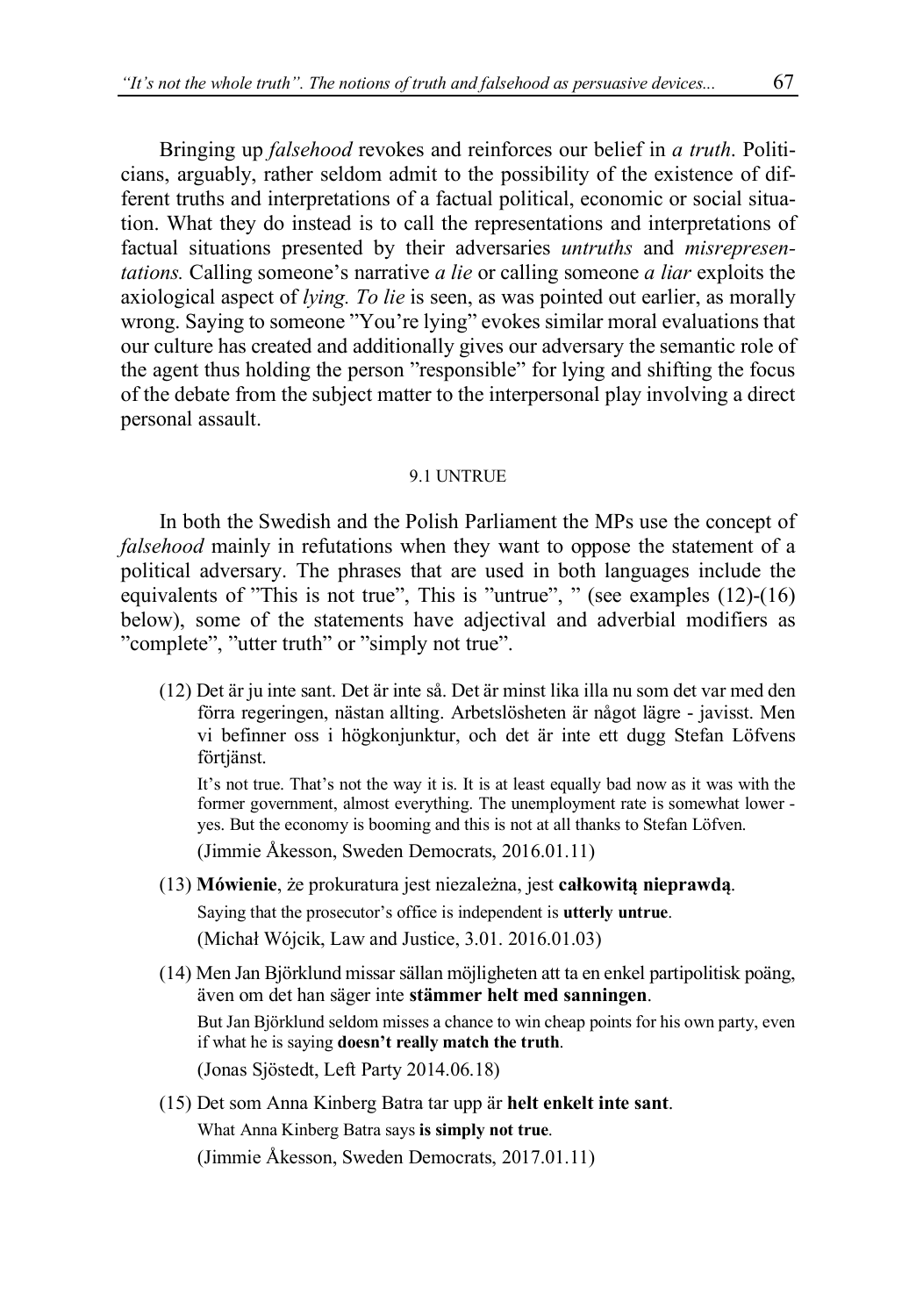(16) När regeringen står stilla och även inom detta område uppblåst konstaterar att man är bäst, vilket sannerligen **är långt från sanningen**, vill vi gå framåt.

When the government stands still and arrogantly states that it is the best within this field as well, which is certainly far from the truth, we want to move forward.

(Håkan Juholt, Social Democratic Party, 2012.01.18)

# 9.2 PARTLY TRUE

On a number of occasions the MPs respond to their opponents by accusing them of presenting only partly true information or interpretation. This, coupled with a clarification can be seen as a strategy that has a potential of truth negotiations, although it, too, uses our desire to be told the truth as a rhetoric device. If an account of a situation receives the label half-truth, the whole utterance receives a more derogatory tone and an ethos-threatening function.

(17) Herr talman! Vad gäller nordiskt snitt och försvarskostnader i förhållande till bnp: Ja, det kan vara en intressant jämförelsesiffra. Men den är inte allena saliggörande. Om ett land får mycket bättre bnp-tillväxt än ett annat land har det helt plötsligt sämre försvarsförmåga eftersom man räknar i procent av bnp. **Det är alltså inte hela sanningen**.

Mr. Speaker! As regards the Scandinavian average and the defence costs in relation to GDP: Yes, it can be an interesting comparison. But it is not the be-all and end-all. If one country's GDP growth is much higher than another's, that country suddenly has much lower defence capabilities since you calculate in percentage of the GDP. **It is then not the whole truth**.

(Stefan Löfven, Social Democratic Party, 2016.01.11)

(18) Det är en del av sanningen, men det är inte hela sanningen.

It's part of the truth, but not the whole truth.

(Jimmie Åkesson, Sweden Democrats, 2014.10.08)

#### 9.3 LYING, LIES AND LIARS

The concept of *lying,* as was said earlier, is axiologically meaningful and brings about moral aspects of *telling untruths* and *being insincere.* A closer look at the contexts shows that *lying* can be used as a more dramatic and semantically stronger way of saying that one's political opponents are presenting a distorted picture of reality or an interpretation that we do not agree with. MPs also resort to the word *lie* when they claim that their adversaries are committing fallacies choosing the facts so that they suit their own reasoning. Most of the examples in the corpora show, however, that employing the concept of lying is more an ethos-oriented device, especially when directed at a concrete person.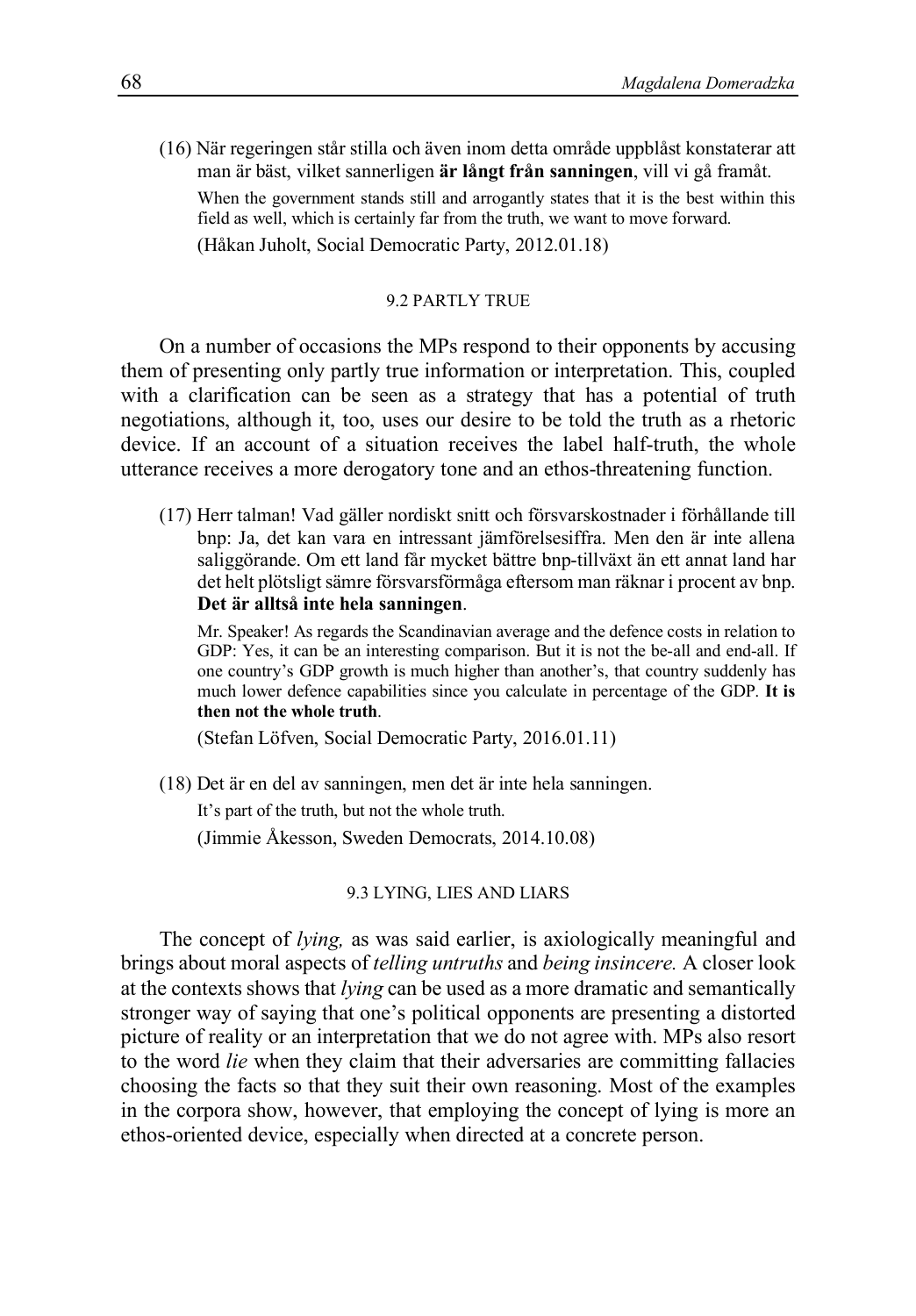A significant difference between the various instances of using both the verb *to lie* or the noun *lie* is the degree of directness and whether the addressee is used as the semantic agent in an utterance or not. On the whole, the Swedish MPs use the word *lie* much more often in an indirect way. The word *lie* can be employed, for instance, as part of "general truths" (see (19) below). Another example of a descriptive and indirect reference to a lie is, for instance, the phrases "as close to a lie as one can get" (example (20)).

(19) Herr talman! Man brukar säga när man sprider en oriktig bild av verkligheten att man kan göra det på olika vis. Man kan göra det genom **lögn**, en annan sorts **lögn** och genom statistik. Statsministerns anförande menar jag var ett utmärkt exempel på det sista, statistik.

Mr Speaker! It is said that spreading a distorted picture of reality can be done in different ways. You can do it through **lies**, a different kind of lies and through statistics. The Prime Minister's speech, I would say, is a perfect example of the last mentioned, statistics.

(Jonas Sjöstedt, Left Party, 2014.06.12)

(20) Så är budskapet, och det säljs in i samma vackra kläder som löntagarfonderna såldes in en gång, men det är faktiskt **så nära lögn man kan komma**. That is the message, and it is presented in the same fancy clothes as employee foundations were once, but it is in fact **as close to a lie as one can get**. (Staffan Danielsson, Center Party, 2017.01.30)

The Swedish MPs only rarely use *assertoric propositions* such as "These are lies" (example (21)) and equally seldom accuse their adversaries of lying placing the opponent as the semantic agent in an utterance (see examples (22) and (23)). In the last of the quotations below the verb *to lie* is used in imperative and this sentence "Do not lie in the Swedish Riksdag!" is probably the strongest face-threatening act involving the concept of lying in the entire Swedish corpus as besides the imperative it also uses the both pathos- and ethos-oriented "Swedish Riksdag".

(21) Det här är fakta och en grund för fortsatta diskussioner om vårdfrågorna. Vi har utmaningar, men ingen är betjänt av överdrifter, halvsanningar eller rena rama lögner. Fru talman, statsministern! I söndagens partiledardebatt i tv sa Stefan Löfven bland annat: Sverigedemokraterna är ett nazistiskt parti. Han sa också att jag gick med i Sverigedemokraterna när man fortfarande hade hakkors på sina möten. Detta är konstaterade lögner. Ja, det fanns tveksamheter i partiet i begynnelsen. Det har jag aldrig någonsin förnekat. Jag skulle vilja påstå att det har funnits tveksamheter i alla partier, inte minst när de var mycket unga som partier, även om bilden naturligtvis är mer komplex än vad den mediala debatten vill göra gällande. Men det betyder inte, fru talman, att man kan ljuga hur som helst, särskilt inte om man är Sveriges statsminister.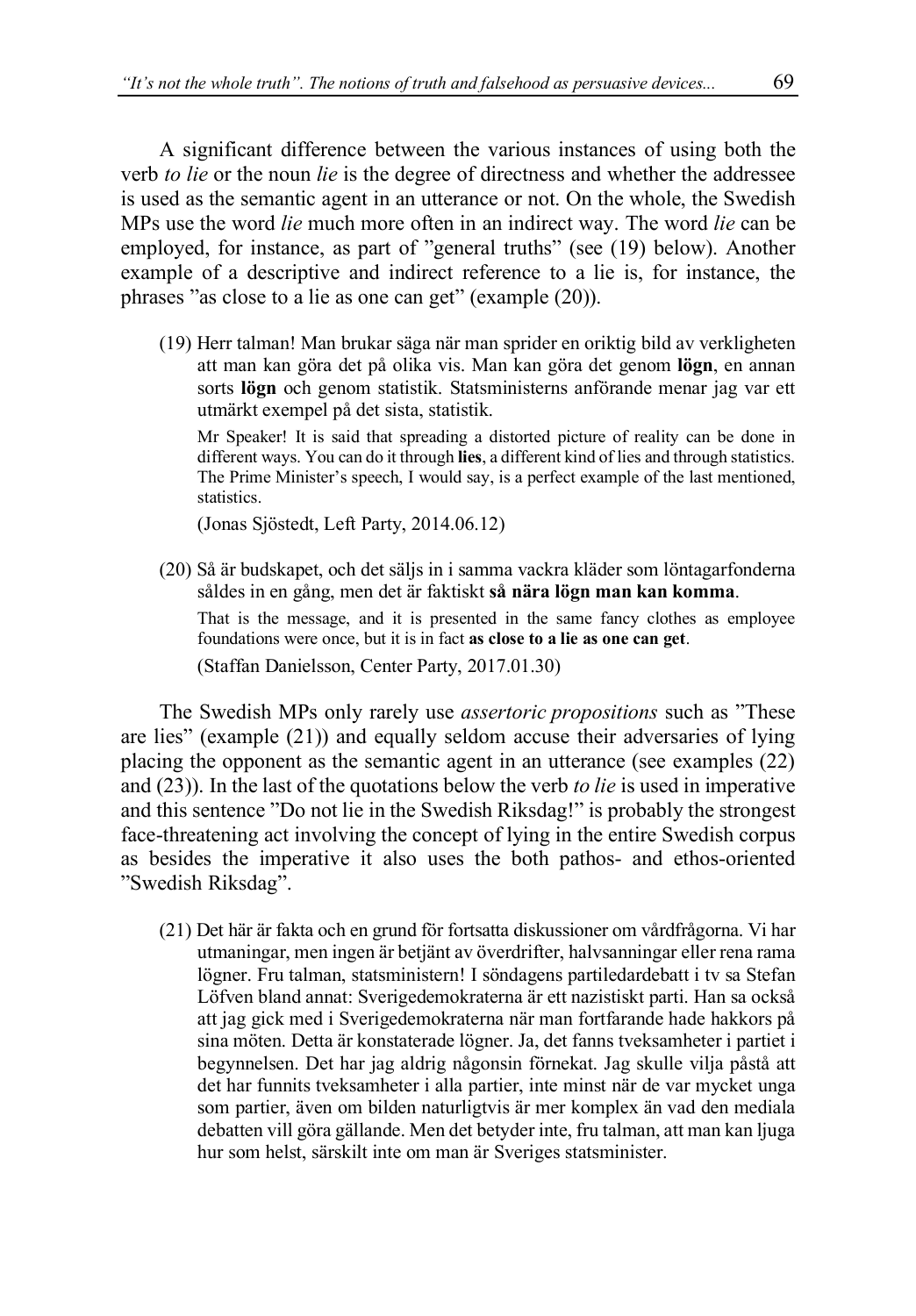These are the facts and a basisfor continued discussions on healthcare issues. We have challenges, but no one is served by excesses, half-truths, or pure-bred lies. Madam Speaker, Prime Minister! In the party leader debate on television last Sunday Stefan Löfven said among other things: The Swedish Democrats is a nazi party. He also said that I joined the Swedish Democrats when they were still carrying swastikas at their meetings. These are confirmed lies. Yes, there were ambiguities in the party at the beginning. I have never denied it. I would claim that there have been ambiguities in all parties, especially when they were very young parties, even though the picture, of course, is much more complex than the media debate would have it. But that does not mean, Madame Speaker, that you can lie any which way, especially not if you are the Prime Minister of Sweden.

(Jimmy Åkesson, Sweden Democrats, 2016.10.13)

(22) Du kan säga vad du vill på torgen. Du **ljög** för folk och sa att du tyckte att det var ett problem med vinstintresse för skolan. Det var samma sak om a-kassan och pensionärsskatten. Det är ett tydligt besked till väljarna: **Tro inte på vad Jimmie** Åkesson säger. Han är beredd att överge vilket vallöfte som helst.

You can say what you like in the squares. You lied to people saying you consider the profit motive a problem forschools. It wasthe same thing with the unemployment fund and taxes for pensioners. This is a clear message to the voters: do not believe what Jimmie Åkesson says. He is prepared to let go of any election promise.

(Jonas Sjöstedt, Left Party, 2015.06.10)

- (23) Fru talman! Min fråga är: Varför ljuger Stefan Löfven så mycket? Madam Speaker! My question is: **Why is Stefan Löfven lying so much?** (Jimmy Åkesson, Sweden Democrats, 2016.10.13)
- (24) Stå då inte här och anklaga någon annan för det, Jonas Sjöstedt! **Ljug** inte i Sveriges riksdag!

So don't stand there accusing someone else of that, Jonas Sjöstedt! Don't lie in the Swedish Riksdag!

(Anna Kinberg Batra, Moderate Party, 2015.06.15)

Swedish MPs can also accuse their opponents of not keeping to the truth and in a moralising, reproachful tone blame lies for impairing the quality of the debate (compare Ilie (2003) and her discussiion on moralising replies to insults in the Swedish Riksdag) (see example (25) below).

(25) Herr talman! Det är svårt att föra en diskussion när motparten **inte håller sig till sanningen**. Det blir inte någon särskilt givande diskussion när **motparten överdriver och hittar på saker**.

Mr. Speaker! It is difficult to have a discussion when the other party does not keep to the truth. The discussion is not very interesting when the opposing party exaggerates and makes things up.

(Jimmie Åkesson, Sweden Democrats, 2016.01.11)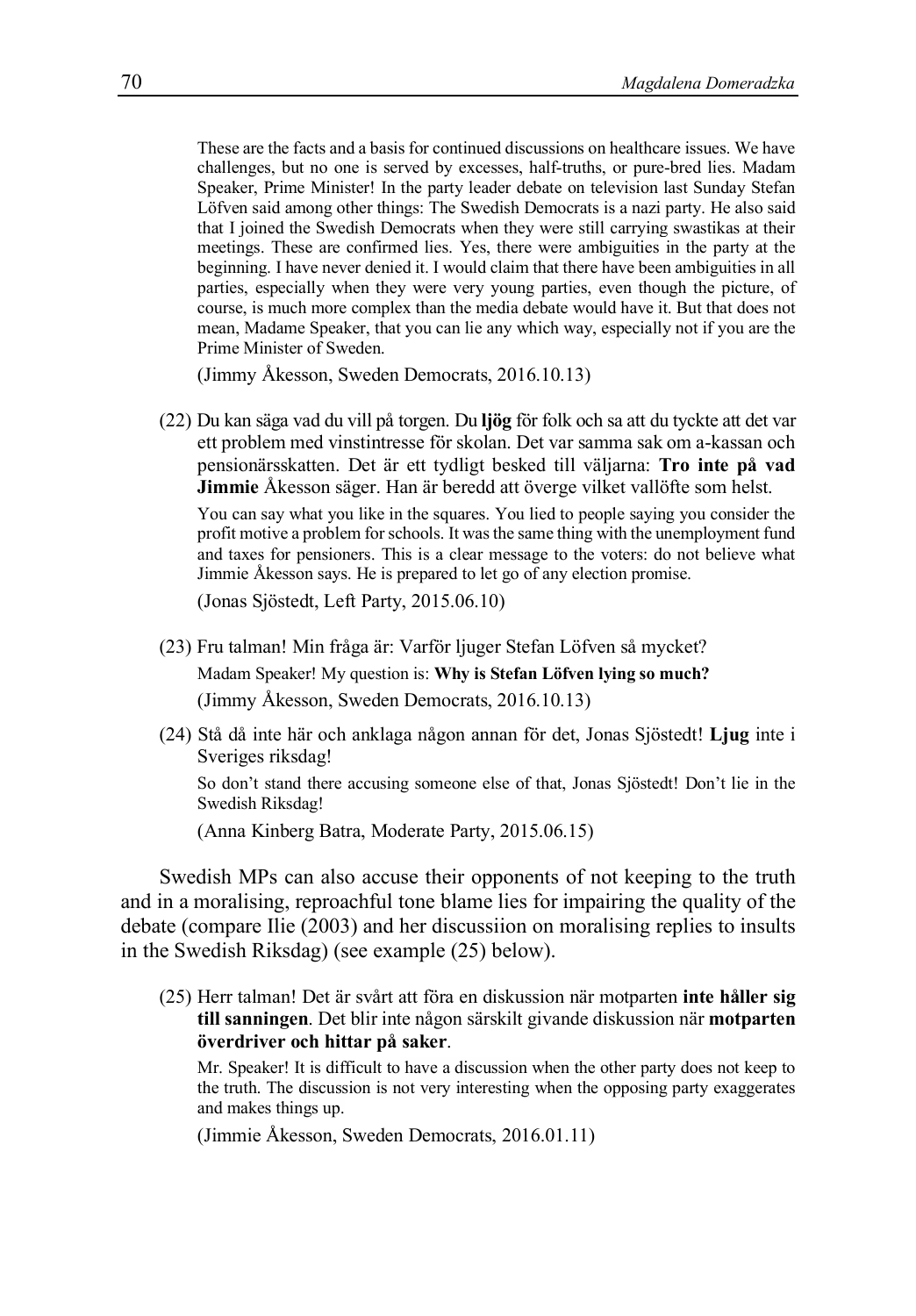The Polish transcripts, in contrast to the Swedish ones, reveal significantly more utterances involving the concept of *lying.* In some contexts quasiproverbial expressions are found similar to the ones we saw in Swedish (example (26) below). It happens as well that the word *lie* is used rather cautiously, much alike the Swedish examples (see (27), (28) below). Many of the usages are, however, rather direct and blunt (example (29)). A large number of those utterances are unofficial commentaries made by the MPs who were not given the floor. The MPs behind these cries are, if possible, identified in the transcripts, otherwise the utterances are labelled "voice from the auditorium". As we can see in quotation (30) the comments can even form a *polylogue* themselves (see Piniarski 2011:195-220 for a more in-depth analysis of unofficial comments in the Polish Sejm)

(26) Panie Marszałku! Wysoka Izbo! **Kłamstwa są duże i małe. Najczęściej duże składają się z wielu małych kłamstw**.

Mr Speaker! Honourable ladies and gentlemen! Lies can be big and small. Most of the time, the big ones consist of small ones.

(Piotr Chmielowski, Palikot Movement, 2012.01.12)

(27) Nie jest metodą na podważanie mojej wiarygodności używanie **kłamstw lub informacji, delikatnie mówiąc, nieścisłych**. It is not a way to undermine my credibility to use **lies or information, to use a mild expression, inexact**.

(Prime Minister Donald Tusk, Civic Platform, 2012.10.12)

- (28) Dlaczego pan chrześcijan nazywa islamistami? Wprowadzacie państwo bardzo niebezpieczną sytuację. **Dezinformujecie Polaków**. Why do you call Christians Islamists? You are creating a very dangerous situation. **You are misinforming** the Polish public. (Jan Rzymełka, Civic Platform, 2015.10.8)
- (29) (..) to są zwykłe **cyniczne kłamstwa**. (*Oklaski*) (..) these are simply **cynical lies**. (*Applause*) (Arkadiusz Myrcha, Civic Platform, 2017.12.12.)

(30) (*Głosy z sali*: Kłamstwo!) (*Głos z sali*: Prawda!) (*Głos z sali*: Dość kłamstw!) (*Dzwonek*) (*Voice from the auditorium*: Lie!) (*Voice from the auditorium*: Truth!) (*Voice from the auditorium*: Stop theses lies!) (*Bell*) (2017.12.12.)

What is more, in the most heated debates even the accusation "liar" or "liars" (*kłamca* and *kłamcy*) can be heard in the plenary room of the Polish Sejm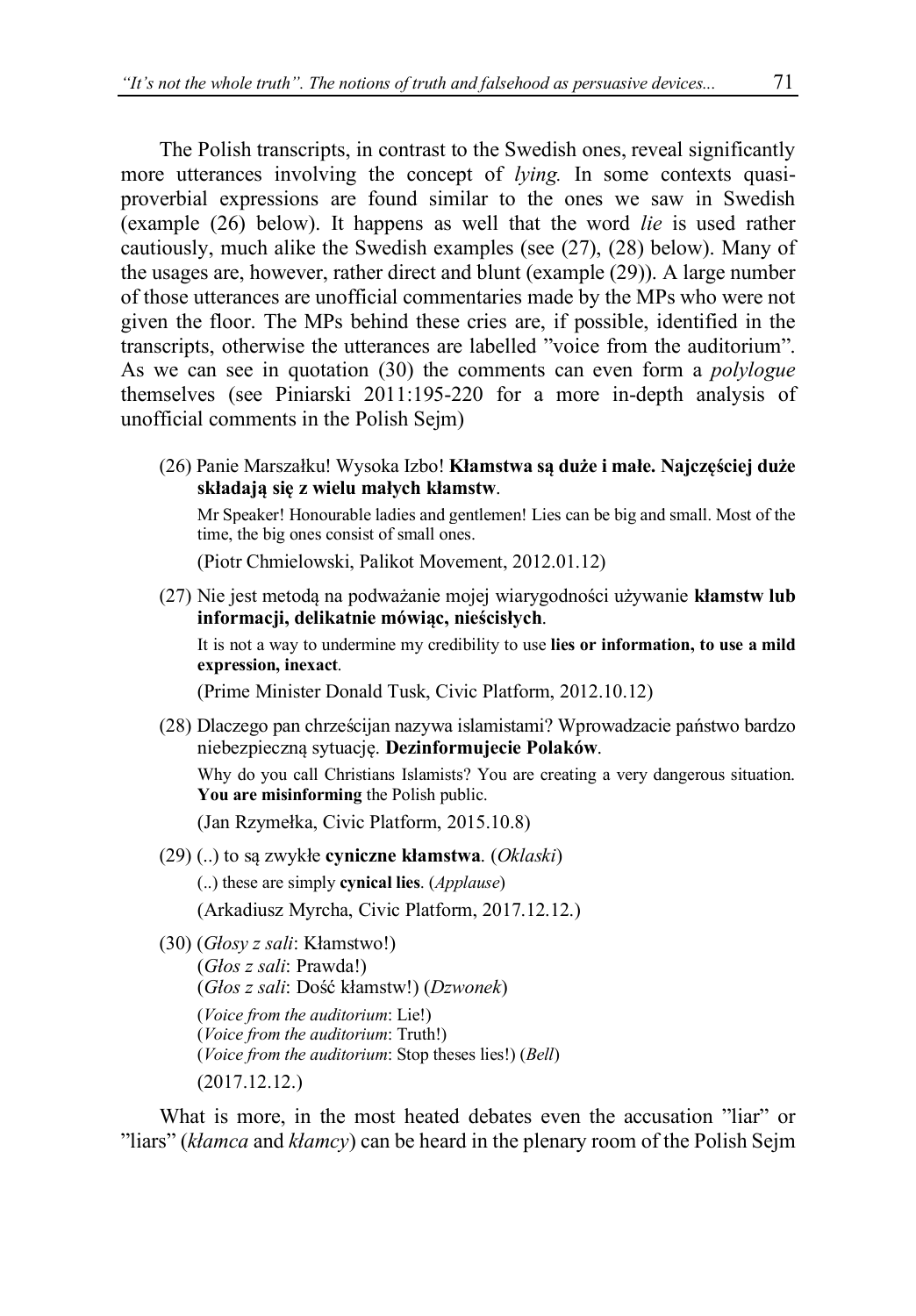(see example (31) and (32), the latter one with the invective belonging to a childish style).

(31) (…) Polska jest bezpieczna i bezpieczni są jej obywatele. (…) **Wbrew kłamcom i donosicielom**...

Poland is safe and so are its citizens (…) despite liars and snitches. (Ryszard Terlecki, Law and Justice, 2017.12.12)

(32) (Poseł Julia Pitera: **Kłamczuchy**!) (MP Julia Pitera: **Liars**!) (Julia Pitera, Civic Platform, 2012.10.12)

In the whole Swedish corpora only 13 instances of using the verb or the noun were found as compared with one single Polish debate that took place on the 20th October 2016 in which the verbs and nouns referring to *lying* were used all together as many as 56 times.

One cannot conclude that the presence of such personal insults is characteristic solely of those politicians that are regarded in their respective countries as populists (compare the analysis of truths and lies in populist talk by Burda 2012). What is more, the analysis has shown that the concepts of *truth* and *falsehood* are used by both the governing parties and those in opposition. Rather, inclination to use this type of vocabulary could be linked to the communicative style of the given MP. This would, however, require a more thorough analysis (compare Bracciale & Martella 2017).

#### 10. CONCLUSIONS

Despite of the late-modern and post-modern criticism of the more traditional understandings of the concept of truth, they still have certain currency in the parliamentary talk and in the ways in which MPs deliberate and engage in arguments. Most of the references to the concept of *truth* and its opposite *falsehood* show that the practice of the parliamentary talk does not allow admitting to the existence of more than one truth. What the MPs do instead is to insist in their narrative on their own picture being the only true one, and accusing differing interpretations of being *false,* thus using the negative cultural baggage of *falsehood* and *the act of lying* as rhetorical devices.

The study has shown that the different traditions of political culture and political discourse in Sweden and Poland have produced divergent communication patterns in terms of how directly an accusation of lying can be voiced in the two parliaments. The difference regards first and foremost the quantity of use of the notion of *lie*, which is much more frequent in the Polish parliamentary talk. The phrases corresponding to "You're lying" are used in the Polish Sejm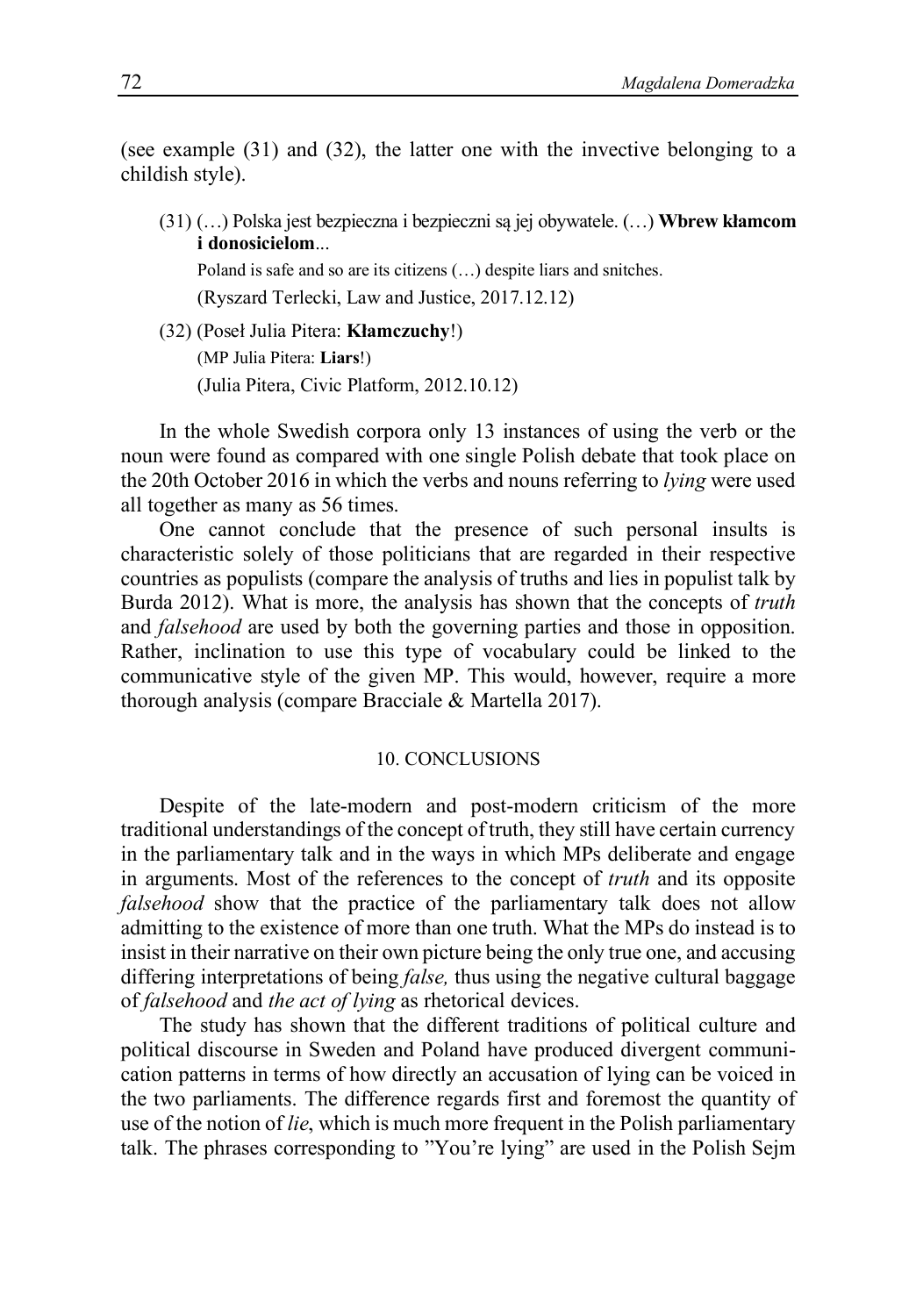both as official utterances, but even more frequently as unofficial "cries" made from the auditorium and not the podium. Another significant difference is the fact that the insults used in the Polish Sejm include calling adversaries *liars*, which never happens in the Swedish Parliament. This mostly qualitative (to a limited extent quantitative) analysis shows that cross-linguistic comparison can contribute to describing the boundaries that parliaments as *communities of practice* set themselves as unofficial rules of conduct. Rules of debate in neither of the two Parliaments state explicitly that personal assaults of this kind would be unacceptable and accusations of *lying* or *being a liar* themselves are not officially or unofficially banned. The practice, however, is different in the Swedish Riksdag and the Polish Sejm.

A question I would like to pose is whether referring to the concept of *truth* or *falsehood* can have a positive heuristic and truth-seeking purpose. I do not suppose one can get by without referring to the *truth* in case of a conflict of opinion in our culture. References to the *truth,* exploiting the *truth* as a moral value, are made on a daily basis and are used in political discourses including the debates of legislative bodies like Parliaments. In a time of fierce political conflict even using the concept of *lying* and accusing political opponents of *lies* can be a dramatic protest as well as, of course, a rhetorical device. Saying "You're lying" or "You're a liar" are first and foremost instances of *epideictic* (*ceremonial* or *demonstrative*) *oratory*. The aim of accusing one's opponents of *lying* is thus to arouse the emotions of the political opponents (and the whole audience), which critical theory would certainly say, has little to do with the ideals of Habermas' consensus or "real politics" in Ranciere's sense, whether we assume the goal of a political debate to be *consensus* or *dissensus* (the latter, according to recent theories, being more beneficial for society as a whole (Alnes 2016, Pekonen 2011)). The problem, as Polish sociologists see it, can be that a path through a conflict can result in *anomie*, which is not regarded as a desirable mode of conduct (Czyżewski et al. 2010:94).

#### REFERENCES

- Allen, B. (1995). *Truth in Philosophy*. Cambridge, Massachusetts & London, England: Harvard University Press.
- Allen, B. (1992). Nietzsche's Question, "What Good Is Truth?" *History of Philosophy Quarterly* Vol. 9, No. 2 (Apr., 1992), p. 225–240. Retrieved from http://www.jstor.org/stable/ 27744017 (28.05.2018).
- Alnes, J.H. (2016). The politics of dissensus and political liberalism. *Philosophy & Social Criticism* Volume 43, issue 8, p. 837–854. Retrieved from: http://journals.sagepub.com/ doi/abs/10.1177/ 0191453716658692 (28.04.2018).
- Antas, J. (1999). *O kłamstwie i kłamaniu*. Kraków. Univeritas.
- Aristotle. *Rhetoric*. Translated by W. Rhys Roberts. Retrieved from: http://classics.mit.edu/ Aristotle/rhetoric.1.i.html (1.05.2018).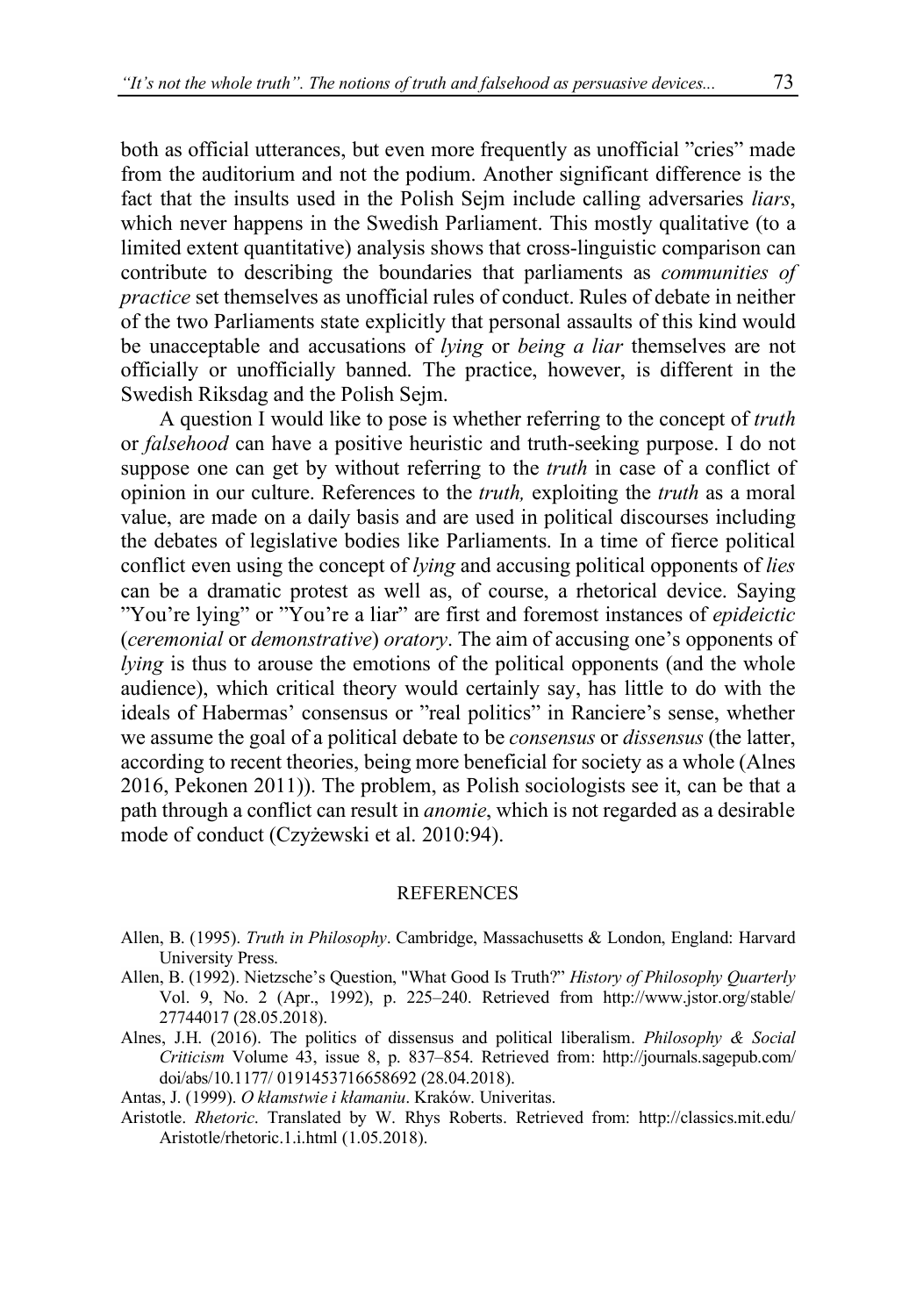- Bayley, P. (ed.). (2004). *Cross-Cultural Perspectives on Parliamentary Discourse.* Amsterdam: John Benjamins.
- Bitzer, L. F. (1968). The Rhetorical Situation. *Philosophy and Rhetoric* 1, p. 1–14.
- Beshai, E. (2000). *Gränslösretorik. Polsk och svensk parlamentsdebatt ur ett retoriskt perspektiv*. Unpublished essay. Södertörns högskola: Stockholm.
- Beshai, E. (2001). *Det retoriska klimatet i den interkulturella politiska debatten*. Unpublished essay. En jämförande analys av en polsk och en svensk parlamentsdebatt.
- Bracciale, R. & Martella, A. (2017). Define the populist political communication style: the case of Italian political leaders on Twitter. *Information, Communication & Society* 20:9, p. 1310– 1329. Retrieved from: https://doi.org/10.1080/1369118X.2017.1328522 (1.05.2018).
- Bralczyk, J. (2007). *O języku propagandy i polityki*. Warszawa: Wydawnictwo Trio
- Burda, J. (2012). Prawda i kłamstwo w wypowiedziach populistycznych. *SŁOWO. Studia językoznawcze* 3/2012, p. 56–62.
- Consigny, S. (1974). Rhetoric and its Situations. *Philosophy and Rhetoric* no. 3, p. 175–186.
- Czyżewski, M., Kowalski S., Piotrowski A. (eds.). (2010). *Rytualny chaos. Studium dyskursu publicznego*. Warszawa. Wydawnictwa Akademickie i Profesjonalne.
- Goffman, E. (1967). *Interaction Ritual: Essays on Face-to-Face Behavior*. New York: Doubleday.
- Habermas, J. (1979). *Communication and the Evolution of Society.* Boston: Beacon Press.
- Habermas, J. (1984). *The Theory of Communicative Action. Volume One: Reas- on and the Rationalisation of Society.* London: Heinemann.
- Harris, S. (2001). Being Politically Impolite: Extending Politeness Theory to Adversarial Political Discourse. *Discourse & Society* 12(4), p. 451–472. Google Scholar, SAGE Journals, ISI.
- Ionescu-Ruxăndoiu, L. (2013). Introduction. In: L. Ionescu-Ruxăndoiu (ed.), *Parliamentary Discourses across Cultures: Interdisciplinary Approaches*(p. 1–20). Newcastle upon Tyne*:* Cambridge Scholars Publishing.
- Ilie, C. (ed.). (2010a). *European Parliaments under Scrutiny. Discourse strategies and interaction practices.* Amsterdam/Philadelphia: John Benjamins.
- Ilie, C. (2010b). European parliaments under scrutiny Introduction. In: C. Ilie (ed.), *European Parliaments under Scrutiny: Discourse strategies and interaction practices* (p. 1–25). Amsterdam: Benjamins.
- Ilie, C. (2007) British 'consensus' versus Swedish 'samförstånd' in parliamentary debates. In: G. Garzone, C. Ilie (eds.), *The use of English in institutional and business settings: An intercultural perspective* (p. 101–125). Bern: Peter Lang.
- Ilie, C. (2003). Insulting as (un)parliamentary practice in the English and Swedish parliaments: A rhetorical approach. In: P. Bayley (ed.), *Contrastive Studies in the Confrontational Strategies of Parliamentary Problem-solving Practices* (p. 45–86). Amsterdam: John Benhjamins.
- Kampka, A. (2013). Rhetoric of the Crisis: Polish Parliamentarian Debates on the Future of the EU. In: G. Kišiček, I. W. Žagar (eds.), *What Do We Know About The World?: Rhetorical and Argumentative Perspectives*(Windsor Studiesin Argumentation)(Volume 1) (p. 178–203). Retrieved from: https://windsor. scholarsportal.info/ (2018.01.20).
- Kampka, A. (2009). *Perswazja w języku polityki*. Warszawa: Wydawnictwo Naukowe Scholar.
- Karwatowska, M. (2003). Językowy obraz kłamstwa. In: J. Bartmiński (ed.), *Język w kręgu wartości: studia semantyczne* (p. 319–337). Lublin: UMCS.
- Ornatowski, C. M. (2010). Parliamentary discourse and political transition: Polish Parliament after 1989. In: C. Ilie (ed.), *European Parliaments under Scrutiny: Discourse strategies and interaction practices* (p. 223–264). Amsterdam: Benjamins.
- Pekonen, K. (2011). *Puhe eduskunnassa [Talk in the Parliament].* Tampere: Vastapaino.
- Piniarski, A. (2011). *Język polskiej debaty parlamentarnej*. PhD thesis. Retrieved from: https://repozytorium.amu.edu.pl/ (12.02.2017).